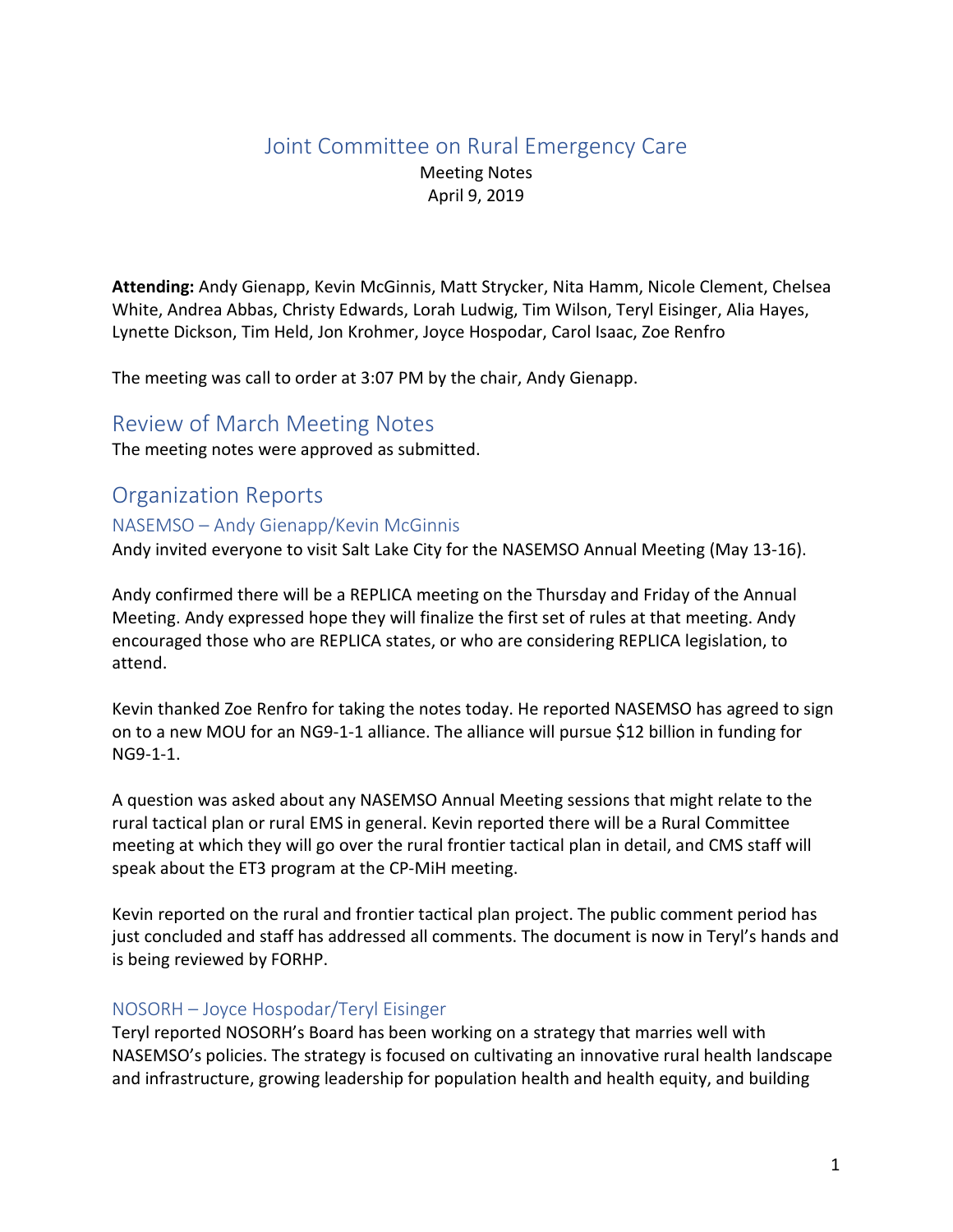capacity for data-driven programs and decision-making. Teryl noted she is curious to see how this will be married to the work of state EMS offices and this Committee.

Joyce noted that this Committee could mine the five-year grants for material relevant to the states to assess state-NOSORH alignment, suggesting we're all about to get a better understanding of what the states are doing under Flex with EMS.

Matt reported that NOSORH will launch an online EMS grant-writing institute this summer. Prerecorded content will permit taking the course at one's leisure.

#### NRHA and Washington Update – Diane Calmus

Diane being absent, no report was given.

## NRHRC (TASC) – Nicole Clement/Tracy Morton

Nicole reported that in response to Teryl's work with her and FORHP regarding current EMS programs, they held a small group EMS meeting last month in Tampa. The purpose of the meeting was to convene experts and stakeholders in rural EMS and rural hospitals to develop key strategies to support the transition of rural EMS services to a value model. The objectives of the meeting were to identify the issues and challenges related to engagement between rural providers, and identify the opportunities, strategies, and official resources to promote that collaborative engagement. They will publish a summary of that meeting within about a month. It was discussed at the meeting that FLEX programs might be interested in what other programs are doing, yet they may not always be in close contact.

Nicole reported there are a few other EMS-related activities supported by funding from the federal office. They are working with Kevin to create an EMS agency online self-assessment for readiness to transition to value. They will release a guide in the next few months about regionalization (or integration) of EMS. Before the Reverse Site Visit (RSV) on July 10-11 in DC, there will be an EMS learning session for FLEX programs on July 9. More information to come about that soon.

## NAEMSP – Chelsea White

Chelsea reported there are no major NAEMSP updates relevant to this Committee. Although they could not get it in the budget this year, NAEMSP will try to secure NAEMSP funding for next year's Rural Conference. Looking forward to the Conference, NAEMSP will hold an NAEMSP Rural Committee meeting on the evening of Day 1 (Wednesday the 17<sup>th</sup> at 5pm). Although a majority of the Committee members will call in remotely, there will be at least three present at the Conference. Chelsea looks forward to the presentation on rural and remote EMS he will give at the conference. He is currently in Australia preparing to present at a conference.

#### 2019 Conference Update – Matt Strycker

Matt is looking forward to seeing everyone at the conference next week. He is working with Donna to finish up last-minute touches. There are now 80 registered with 4 vendors. Matt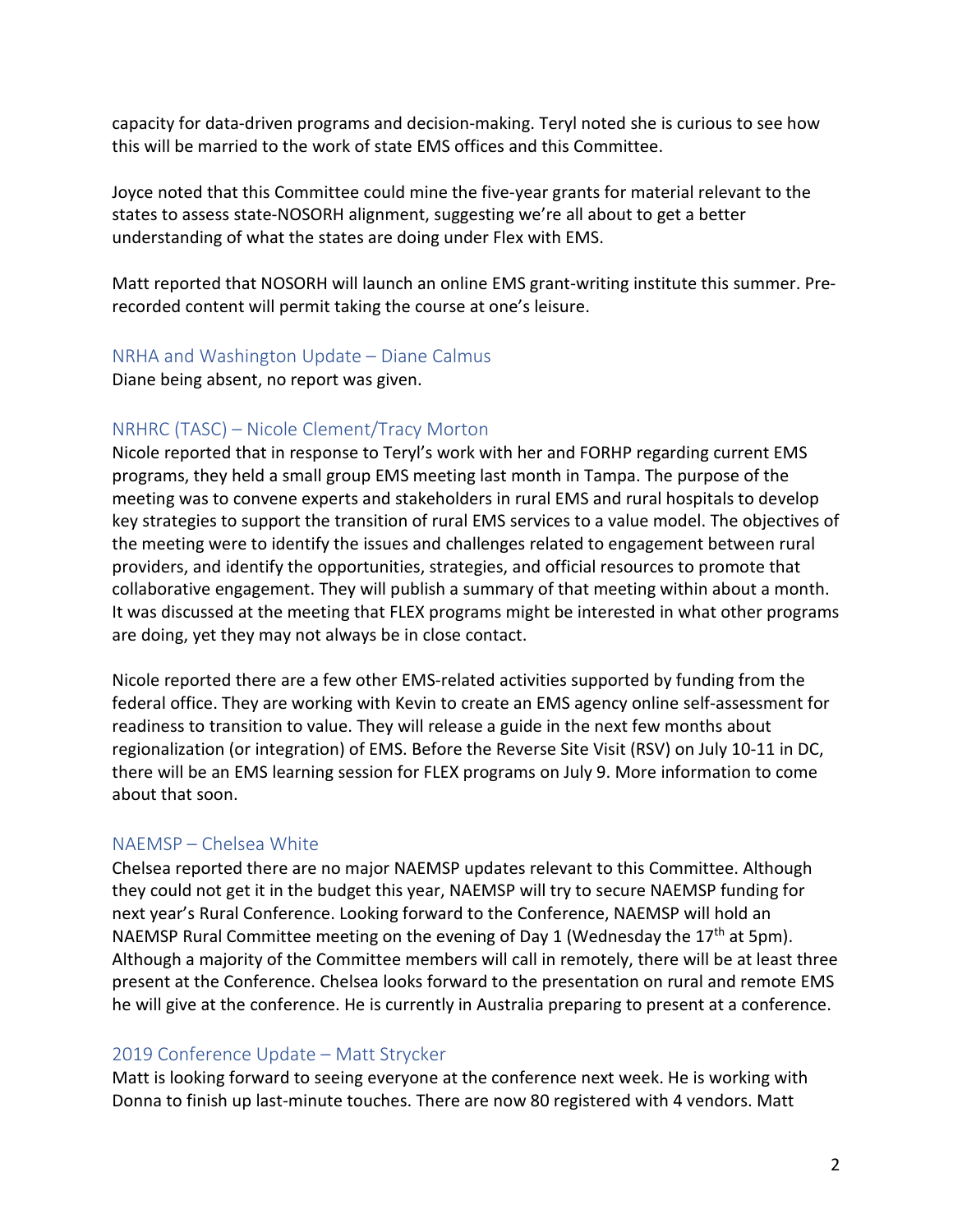asked Committee members to look out for a "safe travels" email on Thursday with logistical information.

### ORHP Update – Christy Edwards

Christy expressed interest in discussing the information mentioned previously by Nicole and Teryl regarding FLEX grants and state EMS offices. There is no report on the Flex applications at this point.

#### Community Paramedicine - Mobile Integrated Health

No report was given.

## CMS/CMMI reimbursement changes – "ET3" Program Update – Kevin

Kevin noted there have been a few different workshops recently that have clarified some details. Kevin reported there are two pilot programs forthcoming. One pilot, for any eligible Medicare ambulance service, involves (1) treat and no transport with reimbursement and (2) treat and transport the patient to an alternate destination and be reimbursed. The pilot will need to involve some form of contact with a "provider," since EMS is not considered "providers" but suppliers. That means on scene there must either be a Medicare-recognized "provider" or a telemedicine connection to a remote "provider" involved in decision-making. Kevin reported the cap on this first pilot program is about 30% of all Medicare ambulance services. Services can apply to be in the pilot over the next five years.

The second pilot is for emergency medical dispatch. In the event there is a Medicare ambulance service participating in Pilot 1, an eligible dispatch service can participate in Pilot 2 on triaging patients to alternative resources. That would be limited to 40 governmental dispatch centers (neither private nor hospital).

Kevin reported NASEMSO has invited CMMI ET3 staff to attend the NASEMSO Annual Meeting to address the project.

Alia asked whether having an existing community paramedicine program might disqualify a service from Pilot 1, noting that CP programs already address calls with some of the measures ET3 seeks to promote. Kevin replied the question has come up and they don't know quite what to do about that circumstance. Kevin noted it's possible that might confuse matters. noting there's not quite enough information available to address in-depth questions yet.

## Calendar Updates

No calendar updates were given.

## Other Business/Open Discussion and Share EMS-Rural Health Partnership News in Your State

Andy noted Kevin is on his way to Wyoming to facilitate two stakeholder CP meetings to aid in launching community paramedicine sites. Kevin's assistance will be funded in part by the